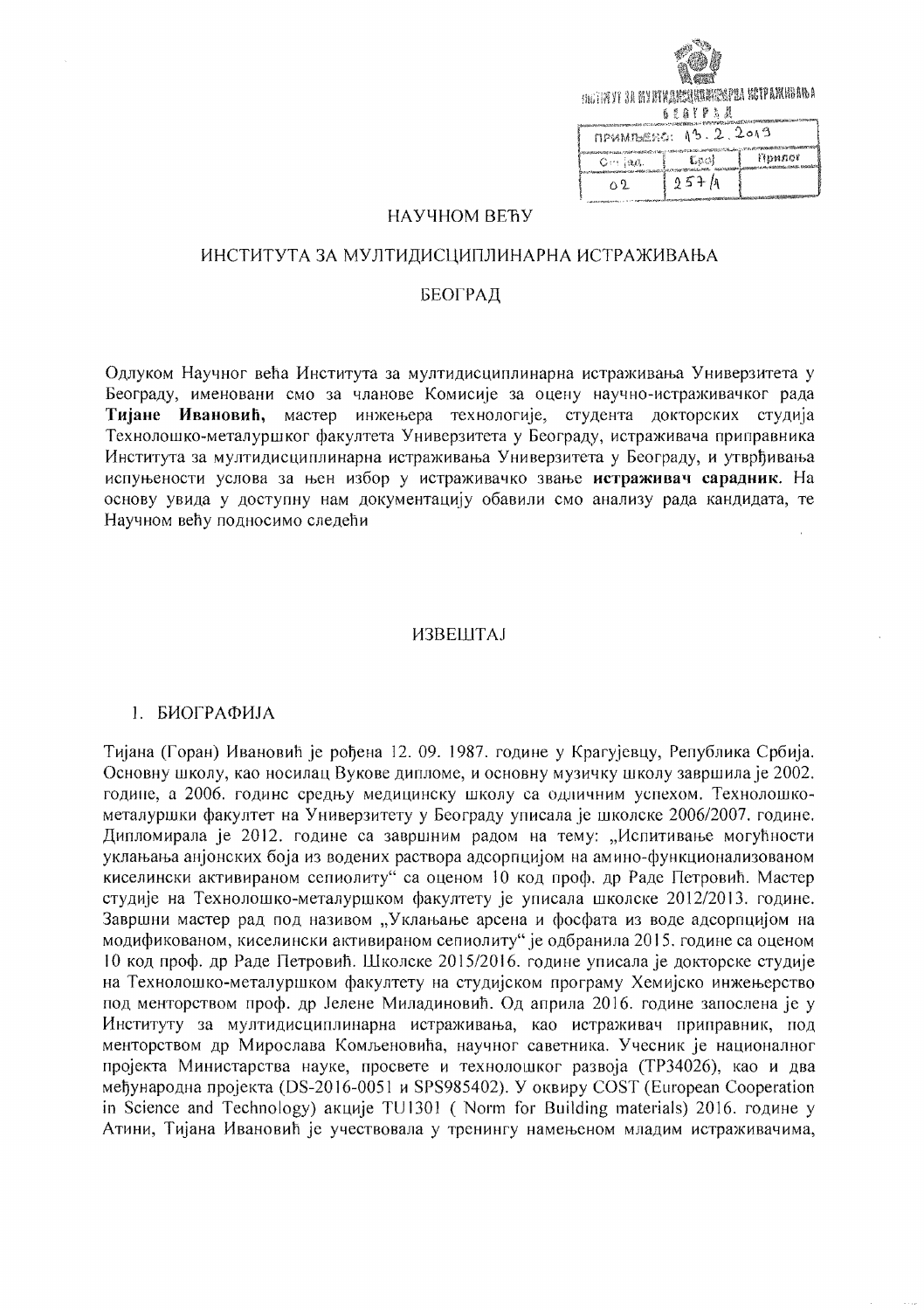који се односи на примену природних и индустријски отпадних материјала у грађевинарству. У оквиру COST акције TU1301 боравила је и у Љубљани (Завод за градбеништво Словеније) јануара 2017. године. Такоће је у периоду од марта до септембра 2017. године била на стручном усавршавању на Универзитету у Лувену (Белгија) на одсеку за науку о материјалима, под менторством проф. др Yiannis Pontikes-а. Тијана Ивановић је пријавила тему за израду докторске дисертације под називом: "Термодинамичка карактеризација електролитних система са фосфатним јонима", под менторством др Јелене Миладиновић, редовног професора Технолошко-металуршког факултета. Наставно-научно веће факултета донело је Одлуку о прихватању Извештаја Комисије за оцену научне заснованости теме докторске дисертације на седници одржаној 31.01.2019. године (https://ocloud.tmf.bg.ac.rs/index.php/s/interno?path=%2FNastavno%20Naucno%20vece%2F20 19#pdfviewer). Тијана Ивановић је коаутор три рада објављена у водећем међународном часопису (М21), једног рада објављеног у међународном часопису (М23) као и једног техничког решења (М85).

# 2. БИБЛИОГРАФИЈА

Радови објављени у научним часописима међународног значаја (М21 и М23)

- 1. Ivanović T., Popović D., Rard J., Grujić S., Miladinović Z., Miladinović J.: "Isopiestic determination of the osmotic and activity coefficients of the  $\{yMg(NO_3)_2 + (1)$  $-y$ )MgSO<sub>4</sub>}(aq) system at T = 298.15 K<sup>o</sup>, The Journal of Chemical Thermodynamics, 113 (2017) pp. 91-103, ISSN: 0021-9614, IF: 2,631 (2017).
- 2. Nikolić V., Komljenović M., Džunuzović N., Ivanović T., Miladinović  $Z$ : "Immobilization of hexavalent chromium by fly ash-based geopolymers", Composites Part B, 112 (2017) pp. 213-223, ISSN: 1359-8368, IF: 4,920 (2017).
- 3. Džunuzovic N., Komljenovic M., Nikolic V., Ivanovic T.: "External sulfate attack on alkali-activated fly ash-blast furnace slag composite", Construction and Building Materials, 157 (2017) pp. 737-747, ISSN: 0950-0618, IF: 3,485 (2017).
- 4. Ivanović T., Popović D., Rard A. Joseph, Miladinović J., Miladinović Z., Belosevic S., Trivunac K.: "Isopiestic Determination of the Osmotic and Activity Coefficients of the  $\{y\text{NaH}_2\text{PO}_4 + (1 - y)\text{KH}_2\text{PO}_4\}$ (aq) System at  $T = 298.15$  K", Journal of Solution Chemistry, DOI 10.1007/s10953-018-0839-4, ISSN: 0095-9782, IF: 1,401 (2017).

Саопштење са међународног скупа штампано у целини (МЗЗ)

5. Nikolić V., Komljenović M., Džunuzović N., Ivanović T., The influence of mechanical activation of fly ash on the toxic metals immobilization by fly ash geopolymers, 6th International Conference on Non-Traditional Cement and Concrete, June 19-22, 2017.